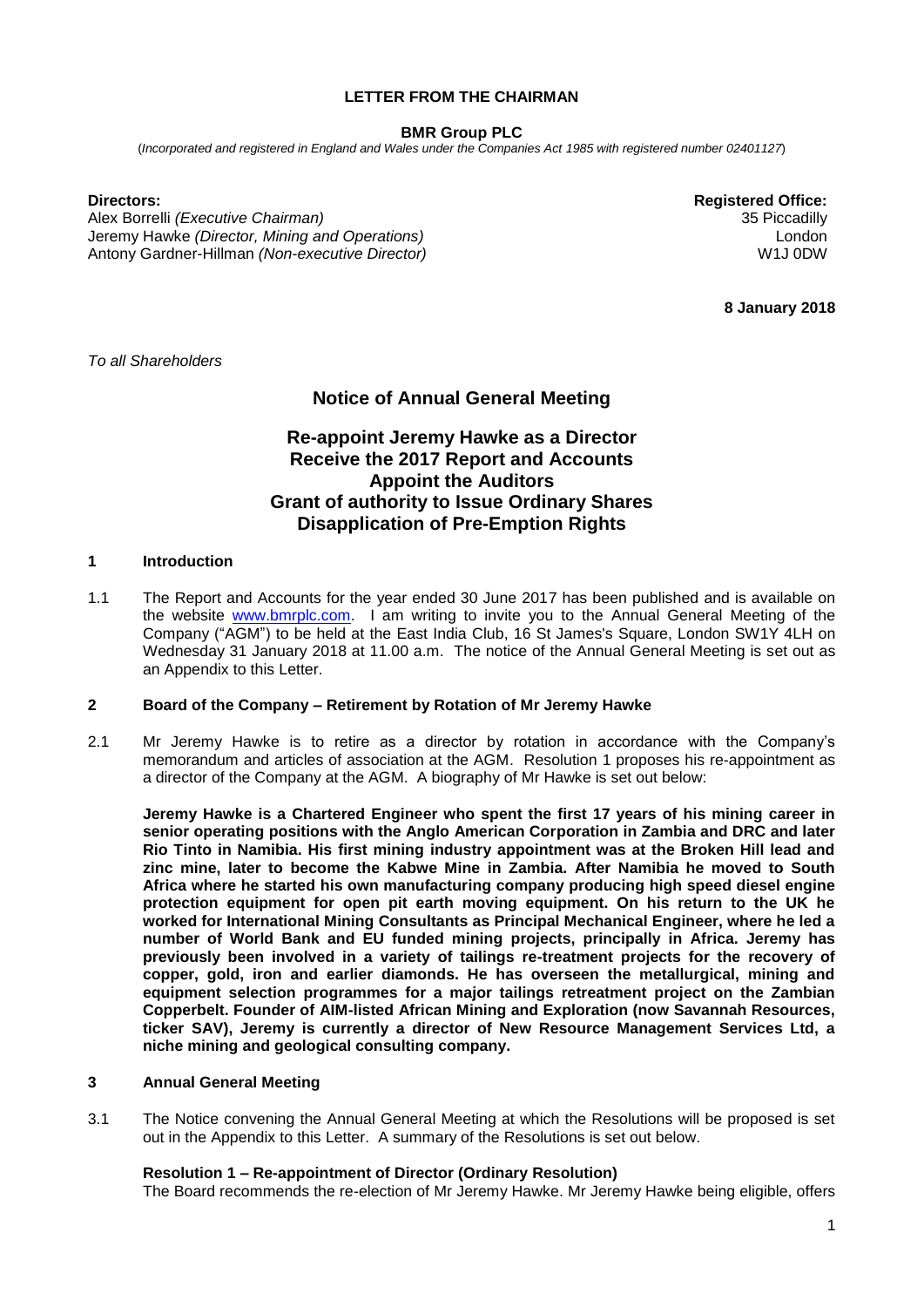himself for re-election as a director.

# **Resolution 2 – Receiving and Considering the Accounts (Ordinary Resolution)**

This is an ordinary resolution to receive and consider the financial statements of the Company for the year ended 30 June 2017 together with the report of the Directors and the report of the auditors thereon.

## **Resolution 3 – Appointment of Auditor (Ordinary Resolution)**

This Resolution seeks to authorise the appointment of Crowe Clark Whitehill LLP as auditors of the Company and to authorise the Directors to determine their remuneration.

# **Resolution 4 – Directors' Authority to Allot Shares (Ordinary Resolution)**

This Resolution proposes that, in substitution for any existing authority, the Directors be generally and unconditionally authorised to exercise all the powers of the Company to allot relevant securities and subject to the terms the Directors may determine up to a maximum aggregate nominal amount of £3,000,000 (representing 300,000,000 Ordinary Shares of £0.01 each).

# **Resolution 5 – Disapplication of Pre-Emption Rights (Special Resolution)**

In addition to Resolution 4 granting Directors the authority to issue Ordinary Shares, this Resolution seeks to dis-apply statutory pre-emption rights in respect of the issue of Ordinary Shares by the Company up to the aggregate nominal amount of £3,000,000.

## **4 Action to be taken**

- 4.1 All Shareholders will be sent a Form of Proxy by post for use at the AGM. The Form of Proxy should be completed and signed in accordance with the instructions thereon and returned to the Company's registrar, Neville Registrars Limited, at Neville House, 18 Laurel Lane, Halesowen, West Midlands B63 3DA, by not later than 11.00 a.m. on 29 January 2018.
- 4.2 The completion and return of a Form of Proxy will not preclude Shareholders from attending the AGM and voting in person should they so wish. Shareholders wishing to attend the AGM should bring the Attendance Card (included with the Form of Proxy) with them.

# **5 Recommendation**

5.1 The Directors consider the approval of all Resolutions to be in the best interests of the Company and the Shareholders as a whole. Accordingly, the Directors recommend that Shareholders vote in favour of the Resolutions to be proposed at the AGM as they intend to do so in respect of their aggregate beneficial holding of 3,233,332 Ordinary Shares, representing approximately 1.36 per cent. of the issued share capital of the Company as at the date of this Letter.

Yours faithfully

**Alex Borrelli** Chairman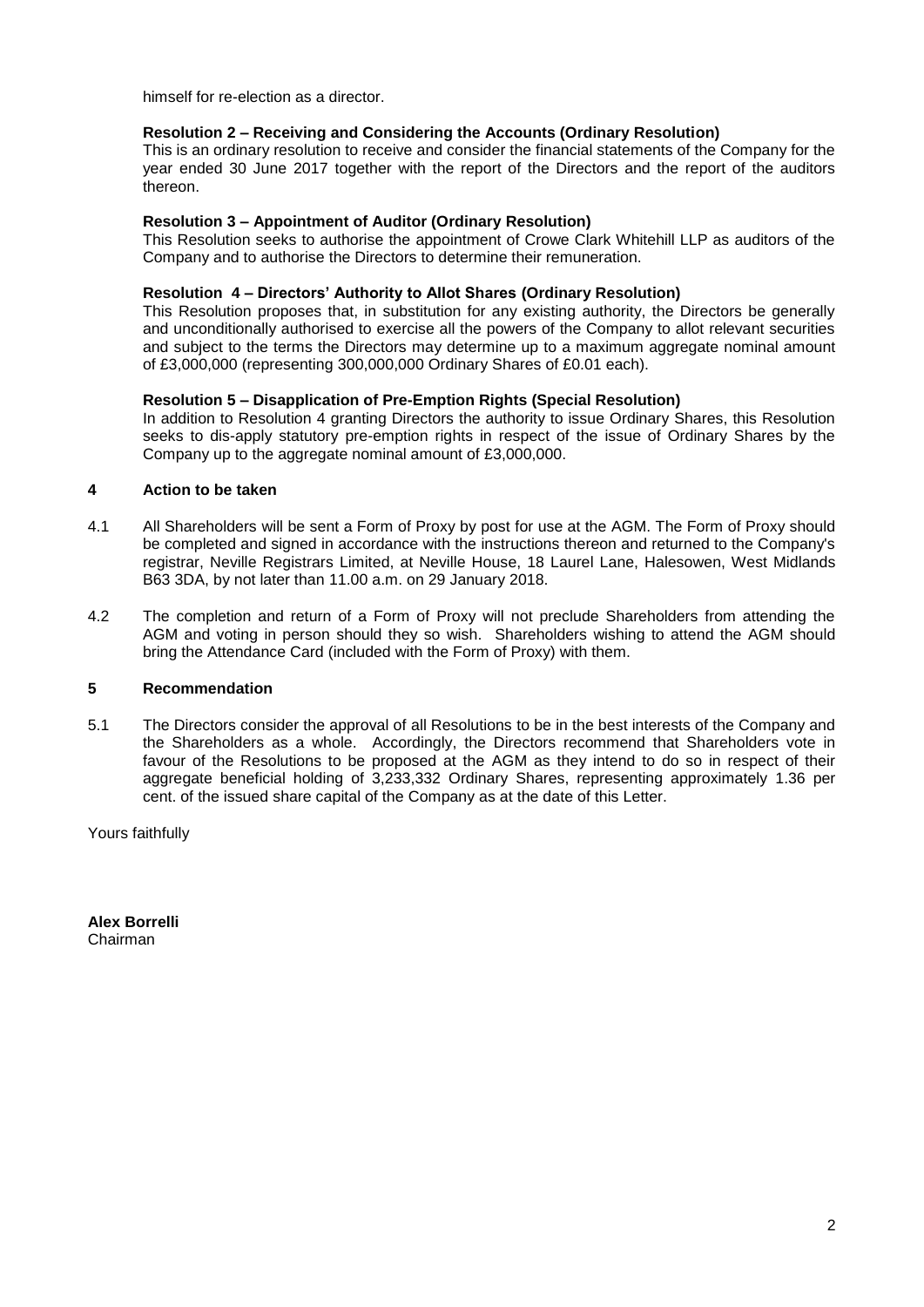# **APPENDIX**

# **BMR Group PLC**

*(Incorporated and registered in England and Wales under the Companies Act 1985 with registered number 2401127)*

# **NOTICE OF ANNUAL GENERAL MEETING**

**NOTICE IS HEREBY GIVEN** that the Annual General Meeting of the members of the Company will be held at the East India Club, 16 St James's Square, London SW1Y 4LH on Wednesday 31 January 2018 at 11.00 a.m to consider and, if thought fit, pass the following resolutions, resolutions numbered 1 to 4 inclusive will be proposed as ordinary resolutions and resolution number 5 will be proposed as a special resolution:

**Resolution 1:** To re-elect Mr Jeremy Hawke, a Director, who has served as a Director since the last Annual General Meeting.

**Resolution 2:** To receive and consider the report of the Directors and the financial statements for the year ended 30 June 2017 and the report of the auditors thereon.

**Resolution 3:** That Crowe Clark Whitehill LLP be appointed as auditors of the Company and to authorise the Directors to determine their remuneration.

**Resolution 4: :** That, in accordance with section 551 of the United Kingdom Companies Act 2006 ("**Act**"), in substitution for any existing authority, the Directors be generally and unconditionally authorised to allot equity securities (as defined by section 560 of the Act) up to an aggregate nominal amount of £3,000,000 provided that this authority shall, unless renewed, be varied or revoked by the Company, expire on the conclusion of the next annual general meeting of the Company save that the Company may, before such expiry, make offer(s) or enter agreement(s) which would or might require shares to be allotted or equity securities to be granted after such expiry and the Directors may allot or grant equity securities in pursuance of such offers or agreements notwithstanding that the authority conferred by this resolution has expired.

**Resolution 5:** That, conditional on passing Resolution 4 above, and in accordance with section 570 of the Act, the Directors be generally empowered to allot equity securities (as defined in section 560 of the Act) for cash or non-cash consideration pursuant to the authority conferred in Resolution 4, as if section 561(1) of the Act did not apply to any such allotment, provided that this power shall be limited to the allotment of equity securities up to an aggregate nominal amount of £3,000,000 and provided that this power shall expire on the earlier of conclusion of the next Annual General Meeting of the Company (unless renewed, varied or revoked by the Company prior to or on that date) save that the Company may, before such expiry, make offer(s) or agreement(s) which would or might require equity securities to be allotted after such expiry and the Directors may allot equity securities in pursuance of any such offers or agreements notwithstanding that the power conferred by this resolution has expired.

By Order of the Board **Registered Office: By Order of the Board** Registered Office:

35 Piccadilly London W1J 0DW

Date: 8 January 2018